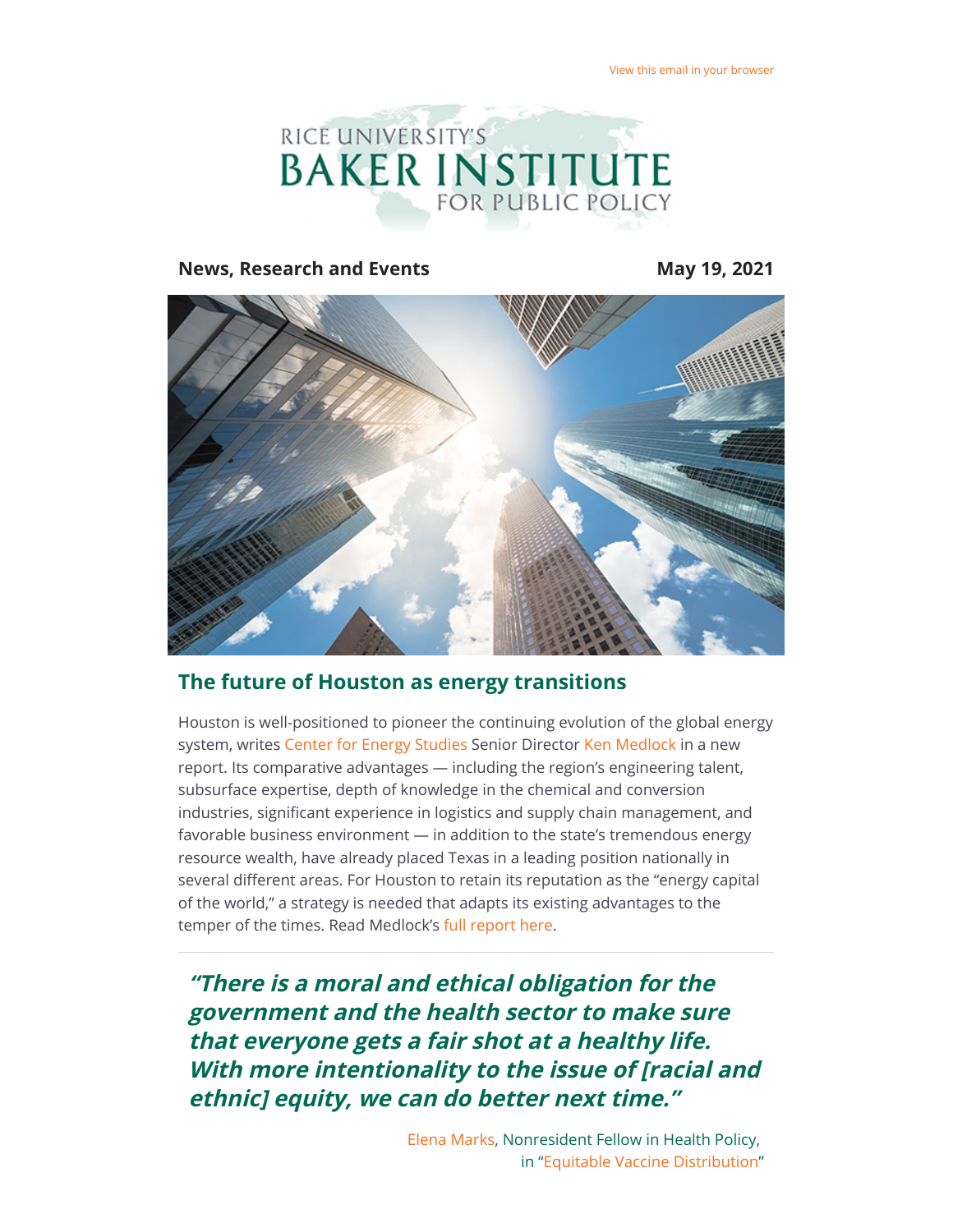

## **Baker Institute summer interns to head for D.C.**

[Congratulations to the 10 Rice students selected for our 2021 Summer in D.C.](https://riceconnect.rice.edu/page.redir?target=https%3a%2f%2fwww.bakerinstitute.org%2fstudents%2fjesse-jones-leadership-center-summer-in-dc-policy-research-internship-program%2f&srcid=230211&srctid=1&erid=d74fb49a-88d7-42cd-8991-d196552e31d4&trid=d74fb49a-88d7-42cd-8991-d196552e31d4) Policy Research Internship Program! Now in its 18th year, the prestigious program offers living stipends to students who secure their own internships with government agencies, nonprofit organizations, and think tanks in Washington, D.C. At the end of summer, the interns return to campus to present their research to an audience of Baker Institute fellows and Rice faculty members (pictured above).

Like other [student opportunities](https://riceconnect.rice.edu/page.redir?target=https%3a%2f%2fwww.bakerinstitute.org%2fstudents%2f&srcid=230211&srctid=1&erid=d74fb49a-88d7-42cd-8991-d196552e31d4&trid=d74fb49a-88d7-42cd-8991-d196552e31d4) at the institute, the D.C. program is "a central element of our mission — educating and nurturing the next generation of decision-makers, public servants and thought leaders who will shape our nation," said [Ambassador Edward Djerejian,](https://riceconnect.rice.edu/page.redir?target=https%3a%2f%2fwww.bakerinstitute.org%2fexperts%2fedward-p-djerejian%2f&srcid=230211&srctid=1&erid=d74fb49a-88d7-42cd-8991-d196552e31d4&trid=d74fb49a-88d7-42cd-8991-d196552e31d4) the Baker Institute's director. "These programs have a unique track record of helping students gain valuable experiences they can build on throughout their lives."

Program alumni have gone on to clerkships with federal judges, become foreign service officers at the State Department, and secured jobs in Congress and at global nonprofit organizations, among others, said [Steve Lewis,](https://riceconnect.rice.edu/page.redir?target=https%3a%2f%2fwww.bakerinstitute.org%2fexperts%2fsteven-w-lewis%2f&srcid=230211&srctid=1&erid=d74fb49a-88d7-42cd-8991-d196552e31d4&trid=d74fb49a-88d7-42cd-8991-d196552e31d4) who leads the initiative and is the institute's C.V. Starr Transnational China Fellow. "Many of the 160 alumni of the program have told us it played a critical role in their early professional development for public service careers," he said.

[Click here](https://riceconnect.rice.edu/page.redir?target=https%3a%2f%2fwww.bakerinstitute.org%2fstudents%2fjesse-jones-leadership-center-summer-in-dc-policy-research-internship-program%2f&srcid=230211&srctid=1&erid=d74fb49a-88d7-42cd-8991-d196552e31d4&trid=d74fb49a-88d7-42cd-8991-d196552e31d4) to learn more about the program and this year's outstanding participants, and [here](https://riceconnect.rice.edu/page.redir?target=http%3a%2f%2fbakerinstitute.org%2ffiles%2f9980%2f&srcid=230211&srctid=1&erid=d74fb49a-88d7-42cd-8991-d196552e31d4&trid=d74fb49a-88d7-42cd-8991-d196552e31d4) to see where the first 16 cohorts of Rice students interned in D.C. and where they are today.